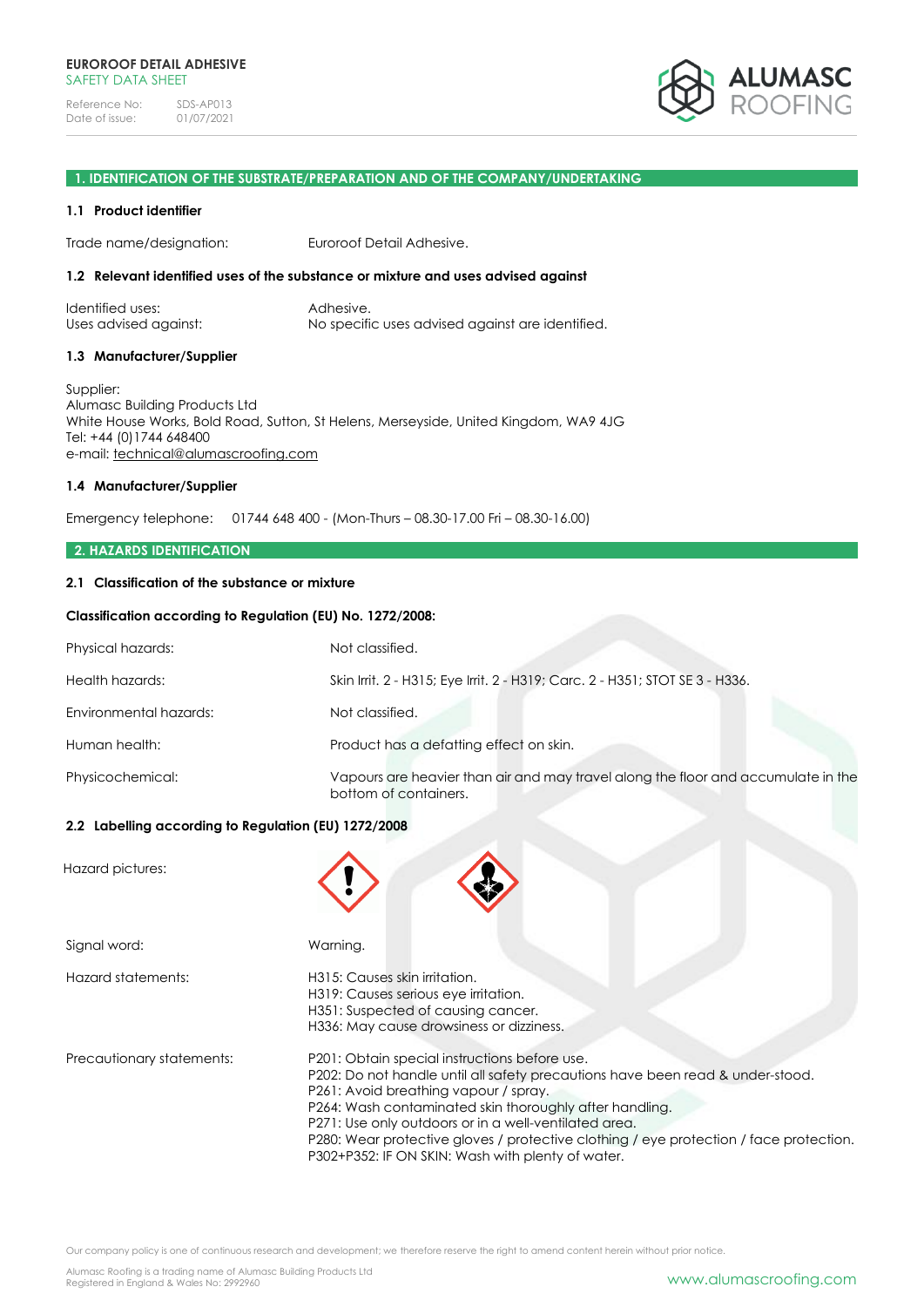

P304+P340 IF INHALED: Remove person to fresh air and keep comfortable for breathing. P305+P351+P338 IF IN EYES: Rinse cautiously with water for several minutes. Remove contact lenses, if present and easy to do. Continue rinsing. P308+P313: IF EXPOSED OR CONCERNED: Get medical advice / attention. P312: Call a doctor if you feel unwell. P321: Specific treatment (see medical advice on this label). P332+P313: If skin irritation occurs: Get medical advice / attention. P337+P313: If eye irritation persists: Get medical advice / attention. P362+P364: Take off contaminated clothing and wash it before reuse. P403+P233: Store in a well-ventilated place and keep container tightly closed. P405: Store locked up. P501: Dispose of contents / container in accordance with national regulations.

Contains: Dichloromethane, Hydrocarbons, C6-C7,N-Alkanes, Isoalkanes, Cyclics, <5% N-Hexane.

### **3. COMPOSITION AND INFORMATION ABOUT THE COMPONENTS**

# **3.1 Substance**

Synthetic rubber contact adhesive.

# **3.2 Mixture**

# **Hazardous ingredients:**

| Ingredient                                                              |                                                                                            | Classification (EC) 1272/2008                                                                                                                | <b>Concentration</b> |
|-------------------------------------------------------------------------|--------------------------------------------------------------------------------------------|----------------------------------------------------------------------------------------------------------------------------------------------|----------------------|
| Dichloromethane                                                         | CAS No: 75-09-2<br>EC No: 200-838-9<br>REACH No. 01-2119480404-41-<br>0007                 | Acute Tox. 4 - H302<br>Skin Irrit. 2 – H315<br>$Eve$ Irrit. $2 - H319$<br>Carc. $2 - H351$<br>ISTOT SE 3 – H336                              | 60-100%<br>by weight |
| Hydrocarbons, C6-C7,<br>N-Alkanes, Isoalkanes, Cyclics, <5%<br>N-Hexane | CAS No: -<br>EC No: 921-024-6<br>REACH No. 01-2119475514-<br>35-0001                       | Flam Lig. 2 – H225<br>$\overline{\text{Skin}}$ Irrit. 2 – H315<br>$ISTOTSE 3 - H336$<br>Asp Tox. $1 - H304$<br>Aquatic Chronic 2 - H411      | 1-5% by weight       |
| Hexane-Norm                                                             | CAS No: 110-54-3<br>EC No: 203-777-6<br>REACH No: 01-2119480412-44-Repr. 2 - H361f<br>0009 | Flam Lig 2 – H225<br>lSkin Irrit. 2 – H315<br>$ISTOT SE 3 - H336$<br>$ISTOT RE 2 - H373$<br>Asp. Tox. $1 - H304$<br>Aquatic Chronic 2 - H411 | <1% by weight        |

The full text for all hazard statements is displayed in Section 16.

### **4. FIRST-AID MEASURES**

### **4.1 Description of first aid measures**

| General information: | Remove affected person from source of contamination.                        |
|----------------------|-----------------------------------------------------------------------------|
| Inhalation:          | Move affected person to fresh air at once.                                  |
| Ingestion:           | DO NOT induce vomiting. Get medical attention immediately.                  |
| Skin contact:        | Remove contaminated clothing immediately and wash skin with soap and water. |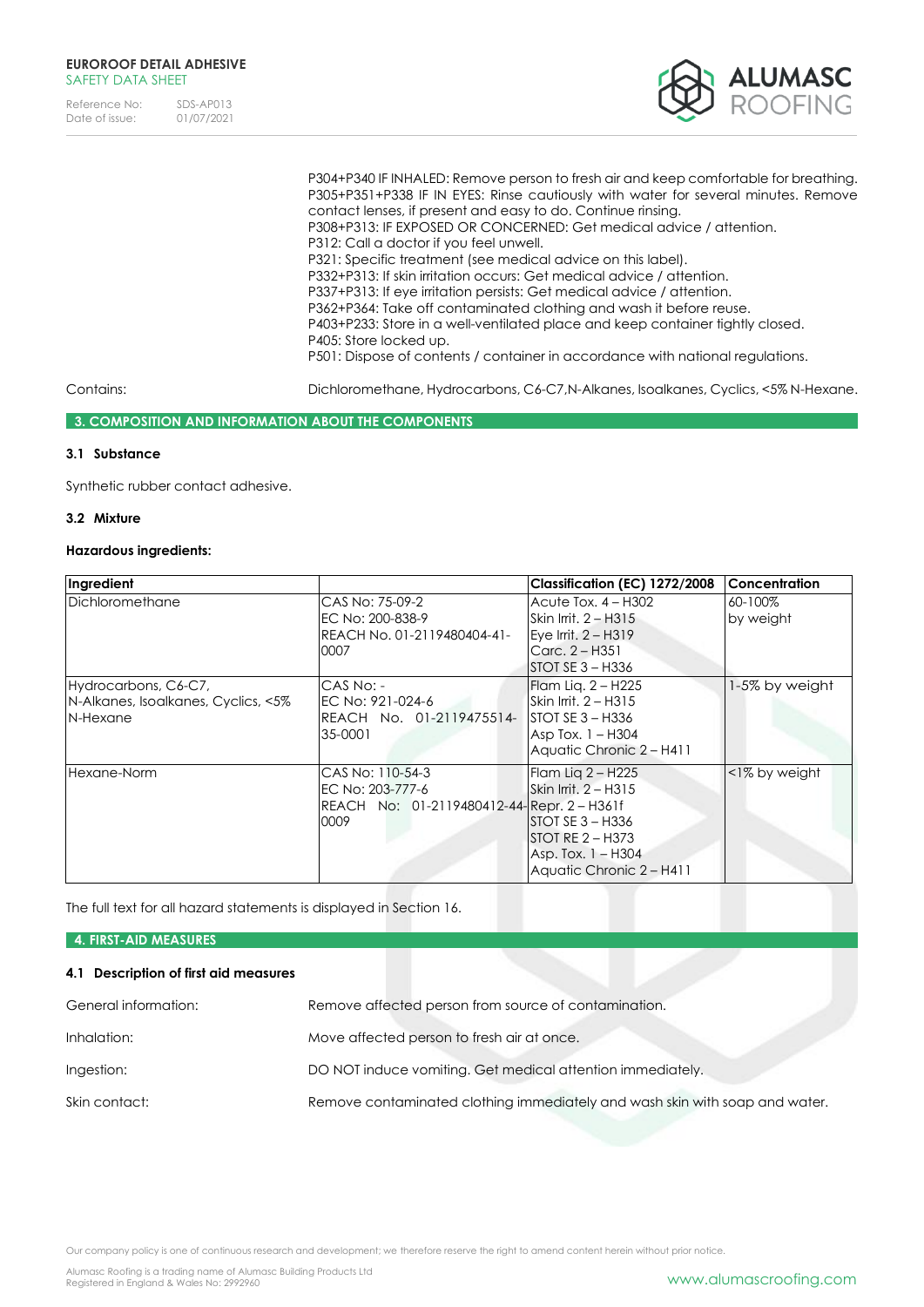

Eye contact: Rinse immediately with plenty of water. Remove any contact lenses and open eyelids wide apart. Continue to rinse for at least 15 minutes. Get medical attention if irritation persists after washing. Show this Safety Data Sheet to the medical personnel.

### **4.2 Most important symptoms and effects, both acute and delayed**

| General information: | The severity of the symptoms described will vary dependent on the concentration and<br>the length of exposure. |
|----------------------|----------------------------------------------------------------------------------------------------------------|
| Inhalation:          | Vapours may cause drowsiness and dizziness. Irritation of nose, throat and airway.                             |
| Ingestion:           | May cause chemical burns in mouth and throat.                                                                  |
| Skin contact:        | Prolonged skin contact may cause redness and irritation.                                                       |
| Eye contact:         | Severe irritation, burning and tearing.                                                                        |

# **4.3 Indication of any immediate medical attention and special treatment needed**

### **Notes for doctor:**

No specific recommendations. If in doubt, get medical attention promptly.

# **5. FIRE-FIGHTING MEASURES**

### **5.1 Extinguishing media**

### **Suitable extinguishing media:**

Extinguish with foam, carbon dioxide, dry powder or water fog.

### **Unsuitable extinguishing media:**

Do not use water jet as an extinguisher, as this will spread the fire.

### **5.2 Special hazards arising from the substance or mixture**

#### **Specific hazards:**

The product is non-combustible. Toxic gases or vapours. No unusual fire or explosion hazards noted.

#### **Hazardous combustion products:**

Thermal decomposition or combustion may liberate carbon oxides and other toxic gases or vapours. Oxides of carbon. Oxides of nitrogen.

### **5.3 Advice for fire-fighters**

### **Protective actions during fire-fighting:**

Containers close to fire should be removed or cooled with water. Do not allow water to contact any leaked material.

#### **Special protective equipment for fire-fighters:**

Wear positive-pressure self-contained breathing apparatus (SCBA) and appropriate protective clothing.

#### **6. ACCIDENTAL RELEASE MEASURES**

### **6.1 Personal precautions, protective equipment and emergency procedures**

Wear protective clothing as described in Section 8 of this safety data sheet.

### **6.2 Environmental precautions**

Do not discharge into drains or watercourses or onto the ground.

# **6.3 Methods and materials for containment and cleaning up**

Eliminate all sources of ignition. No smoking, sparks, flames or other sources of ignition near spillage. Provide adequate ventilation. Absorb spillage with non-combustible, absorbent material.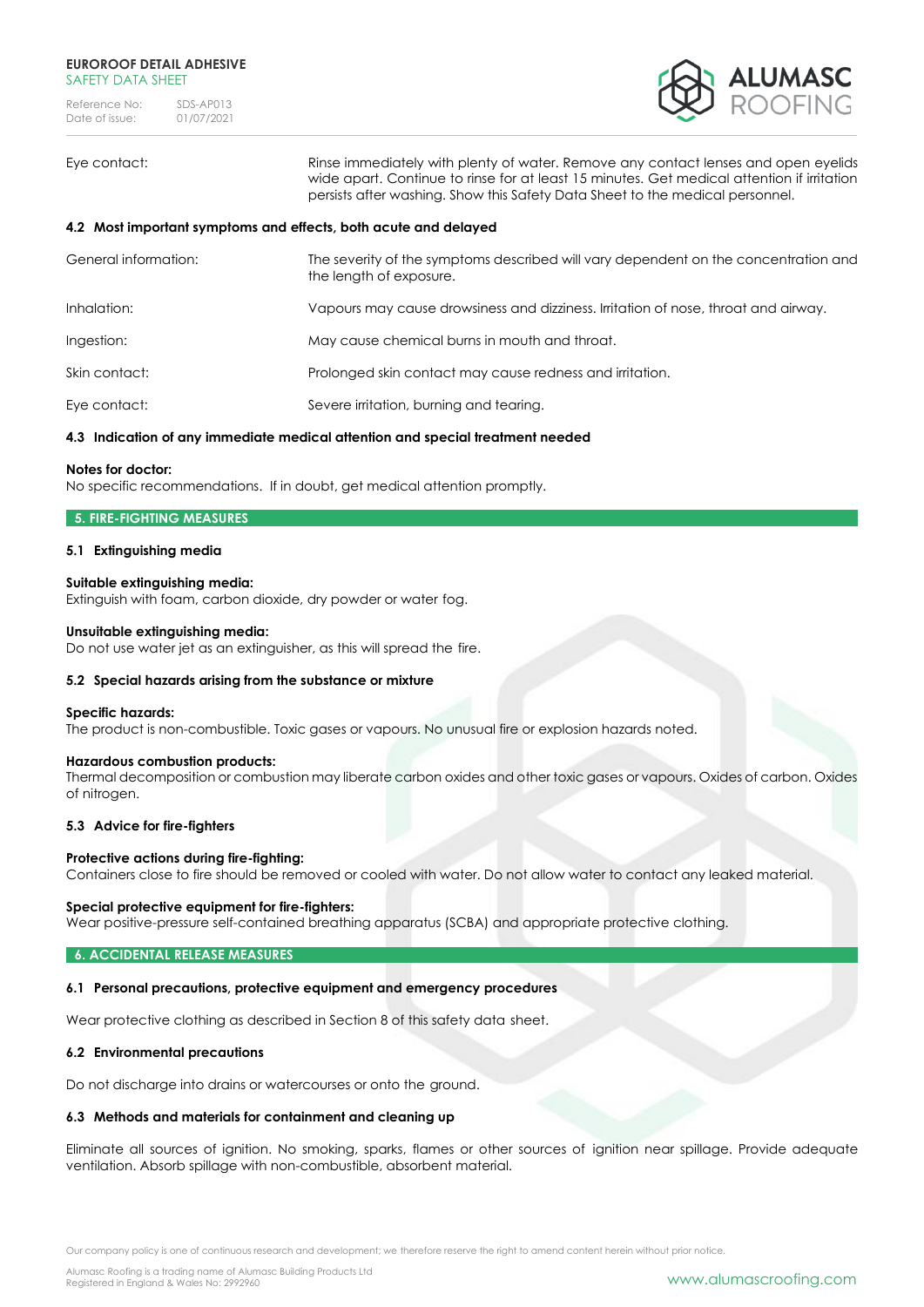

## **6.4 Reference to other sections**

Wear protective clothing as described in Section 8 of this safety data sheet.

#### **7. HANDLING AND STORAGE**

### **7.1 Precautions for safe handling**

#### **Usage precautions:**

Eliminate all sources of ignition. Vapours may accumulate on the floor and in low-lying areas. Static electricity and formation of sparks must be prevented. Avoid inhalation of vapours and spray/mists.

### **7.2 Conditions for safe storage, including any incompatibilities**

#### **Storage precautions:**

Keep away from heat, sparks and open flame. Store in closed original container at temperatures between 5°C and 25°C.

### **Storage class:**

Chemical storage.

### **7.3 Specific end use(s)**

The identified uses for this product are detailed in Section 1.2.

### **8. EXPOSURE CONTROLS/PERSONAL PROTECTION**

### **8.1 Control parameters**

### **Occupational exposure limits:**

# **Dichloromethane:**

| uluilui viileiliulle.                                                                                    |                                                                                                                                                                                                                                                                                                                                                                                                                     |
|----------------------------------------------------------------------------------------------------------|---------------------------------------------------------------------------------------------------------------------------------------------------------------------------------------------------------------------------------------------------------------------------------------------------------------------------------------------------------------------------------------------------------------------|
| Ingredient comments:<br>Long-term exposure limit (8-hour TWA):<br>Short-term exposure limit (15-minute): | WEL = Workplace Exposure Limits.<br>WEL 100 ppm 350 mg/m <sup>3</sup> .<br>WEL 300 ppm 1060 mg/m <sup>3</sup> .                                                                                                                                                                                                                                                                                                     |
| Hexane-Norm:                                                                                             |                                                                                                                                                                                                                                                                                                                                                                                                                     |
| Ingredient comments:<br>Long-term exposure limit (8-hour TWA):<br>Sk:                                    | WEL = Workplace Exposure Limits.<br>WEL 20 ppm 72 mg/m <sup>3</sup> .<br>Can be absorbed through the skin.                                                                                                                                                                                                                                                                                                          |
| Dichloromethane (CAS: 75-09-2):                                                                          |                                                                                                                                                                                                                                                                                                                                                                                                                     |
| Ingredient comments:<br>DNEL:<br>PNEC:                                                                   | WEL = Workplace Exposure Limits.<br>Consumer - Dermal; Short term systemic effects: 353 mg/m <sup>3</sup> .<br>Workers - Dermal; Short term systemic effects: 706 mg/m <sup>3</sup> .<br>Fresh water; 0.54 mg/l.<br>- Sediment (Fresh water); 4.47 mg/kg.<br>- Intermittent release; 0.27 mg/l.<br>- Sediment (Marine water); 1.61 mg/kg.<br>- Marine water; 0.194 mg/l.<br>- STP; 26 mg/l.<br>- Soil; 0.583 mg/kg. |
| Hydrocarbons, C6-C7, N-Alkanes, Isoalkanes, Cyclics, <5% N-Hexane:                                       |                                                                                                                                                                                                                                                                                                                                                                                                                     |
| Ingredient comments:<br>DNEL:                                                                            | WEL = Workplace Exposure Limits.<br>Consumer - Oral; Long term systemic effects: 699 mg/kg bw/day.<br>Workers - Oral; Long term systemic effects: 2035 mg/kg bw/day.<br>Consumer - Dermal; Long term systemic effects: 699 mg/kg bw/day.                                                                                                                                                                            |

Consumer - Inhalation; Long term systemic effects: 608 mg/m³.

Workers - Dermal; Long term systemic effects: 773 mg/kg bw/day.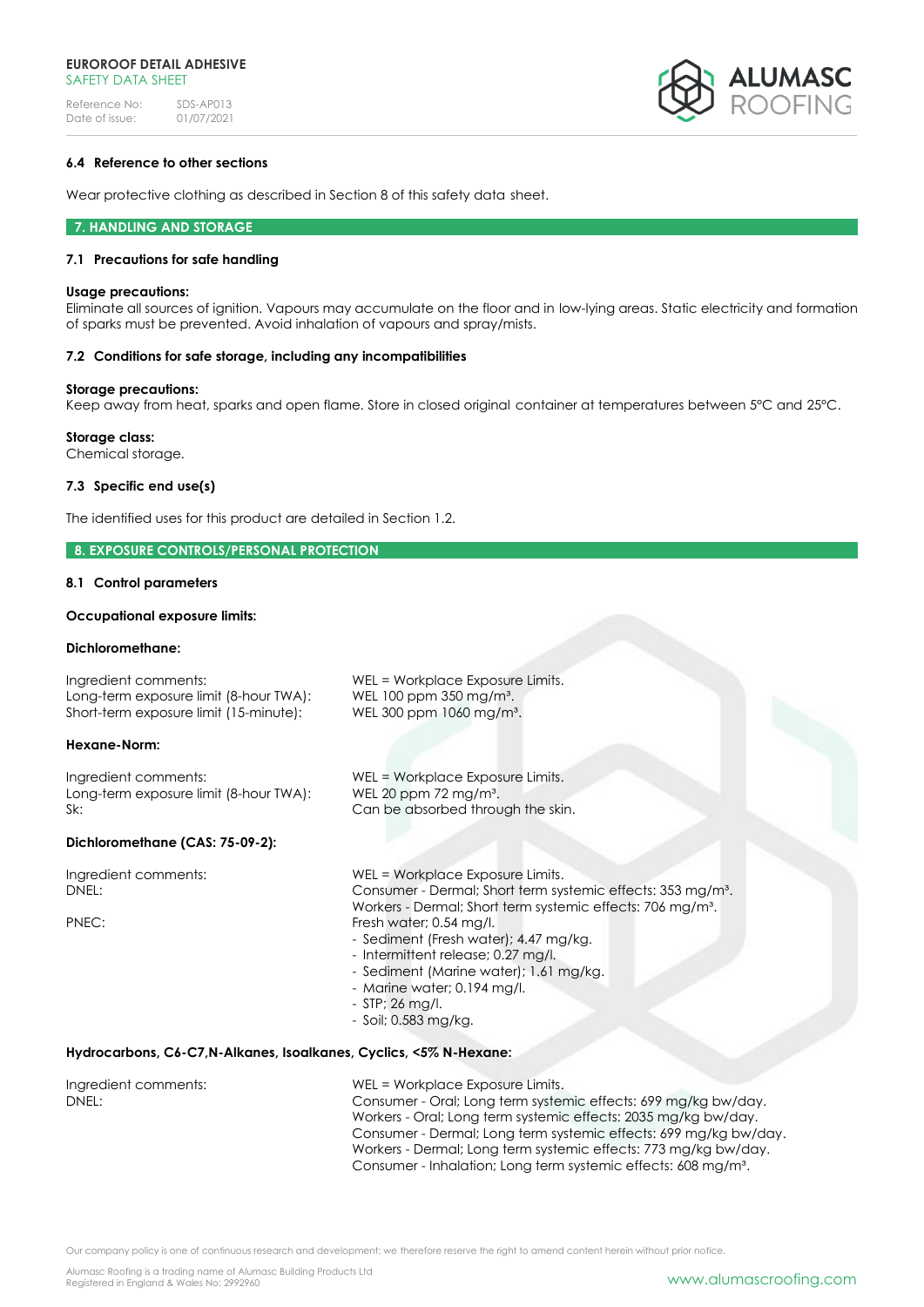### **EUROROOF DETAIL ADHESIVE**  SAFFTY DATA SHFFT

Reference No: SDS-AP013<br>Date of issue: 01/07/2021 Date of issue:



# **8.2 Exposure controls**

### **Protective equipment:**



### **Appropriate engineering controls:**

Provide adequate ventilation. Avoid inhalation of vapours. Observe any occupational exposure limits for the product or ingredients. As this product contains ingredients with exposure limits, process enclosures, local exhaust ventilation or other engineering controls should be used to keep worker exposure below any statutory or recommended limits, if use generates dust, fumes, gas, vapour or mist.

#### **Eye/face protection:**

Chemical splash goggles or face shield should be worn.

### **Hand protection:**

It is recommended that gloves are made of the following material: Nitrile rubber. It should be noted that liquid may penetrate the gloves. Frequent changes are recommended. For exposure up to 8 hours, wear gloves made of the following material: Viton rubber (fluoro rubber). The most suitable glove should be chosen in consultation with the glove supplier/manufacturer, who can provide information about the breakthrough time of the glove material.

### **Other skin & body protection:**

Wear suitable protective clothing as protection against splashing or contamination. Wear apron or protective clothing in case of contact.

#### **Hygiene matters:**

Use engineering controls to reduce air contamination to permissible exposure level. Wash hands after handling.

#### **Respiratory protection:**

If ventilation is inadequate, suitable respiratory protection must be worn. In confined or poorly- ventilated spaces, a suppliedair respirator must be worn. Wear a respirator fitted with the following cartridge: Particulate filter, type P3. ABEK2-P3.

### **Environmental exposure controls:**

Keep container tightly sealed when not in use.

### **9. PHYSICAL AND CHEMICAL PROPERTIES**

### **9.1 Information on basic physical and chemical properties**

| Appearance:                    | Liquid.                   |  |
|--------------------------------|---------------------------|--|
| Colour:                        | Green.                    |  |
| Odour:                         | Characteristic.           |  |
| Odour threshold:               | Not available.            |  |
| pH: Not available              |                           |  |
| Melting point:                 | Not available.            |  |
| Initial boiling point & range: | 39-40C°C @.               |  |
| Flash point:                   | Technically not feasible. |  |
| Evaporation rate:              | Not available.            |  |
| Evaporation factor:            | Not available.            |  |
| Flammability (solid, gas):     | Not available.            |  |
| Other flammability:            | Not available.            |  |
| Vapour pressure:               | Not available.            |  |
| Vapour density:                | Not available.            |  |
| Relative density:              | $\sim$ 1.19 @ 20°C.       |  |
| <b>Bulk density:</b>           | Not available.            |  |
| Solubility(ies):               | Insoluble in water.       |  |
| Partition coefficient:         | Not available.            |  |
| Decomposition temperature:     | Not available.            |  |
| Viscosity:                     | 160 cP @ 20°C.            |  |
| Explosive properties:          | Not available.            |  |
|                                |                           |  |

Our company policy is one of continuous research and development; we therefore reserve the right to amend content herein without prior notice.

Alumasc Roofing is a trading name of Alumasc Building Products Ltd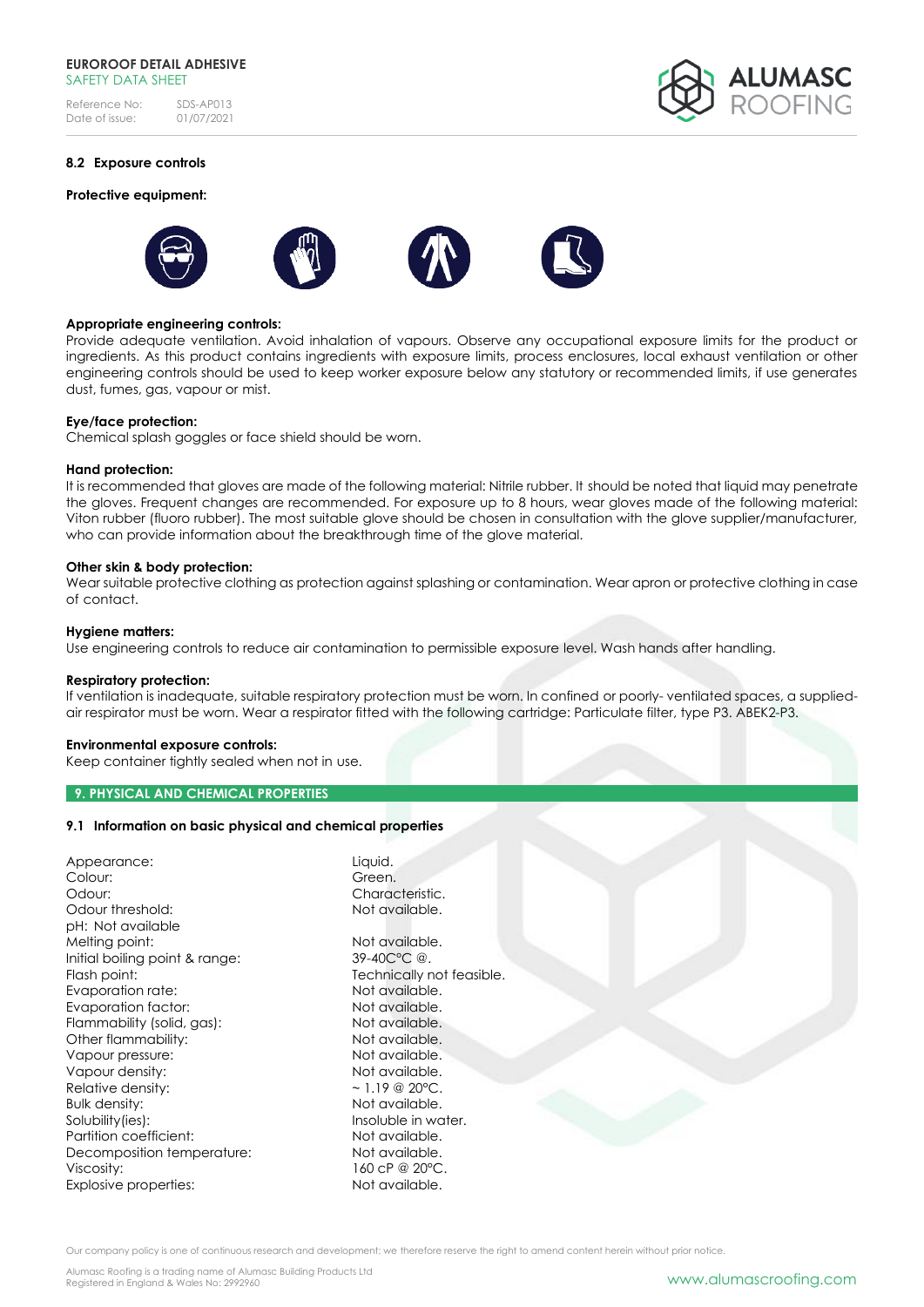### **EUROROOF DETAIL ADHESIVE**  SAFFTY DATA SHFFT

Reference No: SDS-AP013<br>Date of issue: 01/07/2021 Date of issue:



Explosive under the influence of a flame: Not considered to be explosive. Oxidising properties: Not available.

# **9.2 Other information**

Other information: No information required. Refractive index: Not available. Particle size: Not available. Molecular weight: Not available. Volatility: Not available. Saturation concentration: Not available. Critical temperature: Not available.

Comments: Information given is applicable to the product as supplied.

Volatile organic compound: This product contains a maximum VOC content of 738 g/l.

### **10. STABILITY AND REACTIVITY**

# **10.1 Reactivity**

There are no known reactivity hazards associated with this product.

## **10.2 Chemical stability**

Stable at normal ambient temperatures and when used as recommended.

### **10.3 Possibility of hazardous reactions**

Not applicable.

### **10.4 Conditions to avoid**

Avoid freezing.

#### **10.5 Incompatible materials**

Flammable/combustible materials. Strong acids. Strong alkalis.

### **10.6 Hazardous decomposition products**

Does not decompose when used and stored as recommended.

### **11. TOXICOLOGICAL INFORMATION**

### **11.1 Information on toxicological effects**

**Acute toxicity – oral:** ATE oral (mg/kg): 2,857.14.

#### **Toxicological information on ingredients:**

### **Dichloromethane:**

Toxicological effects: The toxicity of this substance has been assessed during REACH registration. Acute toxicity oral: 2,000.0. (LD50 mg/kg) Species: Rat. ATE oral (mg/kg): 2,000.0. Acute toxicity dermal: 2,000.0. (LD<sup>50</sup> mg/kg) Species: Rat.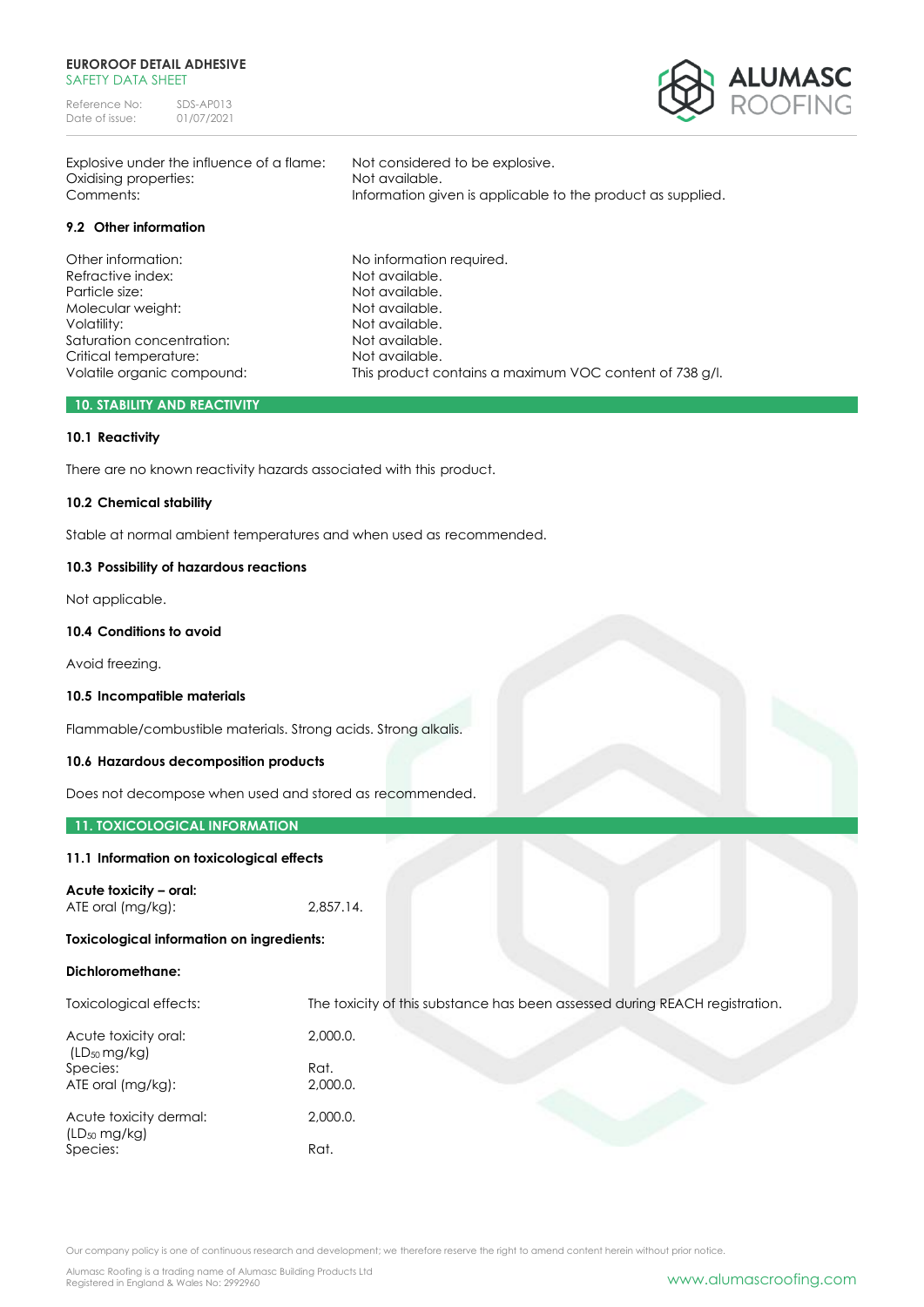### **EUROROOF DETAIL ADHESIVE**  SAFETY DATA SHEET

Reference No: SDS-AP013<br>Date of issue: 01/07/2021 Date of issue:



| Acute toxicity inhalation:<br>$(LD_{50}$ vapours mg/l)                         | 86.0.                                                                                                              |
|--------------------------------------------------------------------------------|--------------------------------------------------------------------------------------------------------------------|
| Species:                                                                       | Rat.                                                                                                               |
| ATE inhalation (vapours mg/l):                                                 | 86.0.                                                                                                              |
| Skin corrosion/irritation:                                                     | Irritating to skin.<br>REACH dossier information.                                                                  |
| Serious eye damage/irritation:                                                 | Causes eye irritation.                                                                                             |
| Respiratory sensitisation:                                                     | Not sensitising.                                                                                                   |
| Germ cell mutagenicity:<br>Genotoxicity – in vitro:<br>Genotoxicity – in vivo: | Positive.<br>Negative.                                                                                             |
| IARC carcinogenicity:                                                          | IARC Group 2B possibly carcinogenic to humans.                                                                     |
| Reproductive toxicity:<br>Fertility:<br>Development:                           | No evidence of reproductive toxicity in animal studies.<br>No evidence of reproductive toxicity in animal studies. |

# **Hydrocarbons, C6-C7,N-Alkanes, Isoalkanes, Cyclics, <5% N-Hexane:**

| Toxicological effects:                                        | No information available.                                                                  |
|---------------------------------------------------------------|--------------------------------------------------------------------------------------------|
| Acute toxicity oral:                                          | 5,840.0.                                                                                   |
| $(LD_{50} mg/kg)$<br>Species:                                 | Rat.                                                                                       |
| Notes (oral LD <sub>50</sub> ):                               | Not known.                                                                                 |
| ATE oral (mg/kg):                                             | 5,840.0.                                                                                   |
|                                                               |                                                                                            |
| Acute toxicity dermal:<br>$(LD_{50} mg/kg)$                   | 2,920.0.                                                                                   |
| Species:                                                      | Rat.                                                                                       |
| Notes (dermal LD <sub>50</sub> ):                             | Data lacking.                                                                              |
| ATE dermal (mg/kg):                                           | 2,920.0.                                                                                   |
|                                                               |                                                                                            |
| Acute toxicity inhalation:<br>(LD <sub>50</sub> vapours mg/l) | 25.2.                                                                                      |
| Species:                                                      | Rat.                                                                                       |
| ATE inhalation (vapours mg/l):                                | 25.2.                                                                                      |
|                                                               |                                                                                            |
| Skin corrosion/irritation:                                    | Data lacking.                                                                              |
|                                                               |                                                                                            |
| Serious eye damage/irritation:                                | Data lacking.                                                                              |
|                                                               |                                                                                            |
| Aspiration hazard:                                            | Kinematic viscosity > 20.5mm <sup>2</sup> /s.                                              |
|                                                               |                                                                                            |
| Inhalation:                                                   | May cause respiratory system irritation.                                                   |
|                                                               |                                                                                            |
| Ingestion:                                                    | May cause stomach pain or vomiting.                                                        |
|                                                               |                                                                                            |
| Skin contact:                                                 | Irritating to skin.                                                                        |
|                                                               |                                                                                            |
| Eye contact:                                                  | May cause serious eye irritation.                                                          |
|                                                               | Acute and chronic health hazards: Vapour from this product may be hazardous by inhalation. |
|                                                               |                                                                                            |
| Route of exposure:                                            | Inhalation/skin absorption/ingestion.                                                      |
|                                                               | Skin and/or eye contact.                                                                   |
|                                                               |                                                                                            |
| Target organs:                                                | No specific target organs known.                                                           |
|                                                               |                                                                                            |

Our company policy is one of continuous research and development; we therefore reserve the right to amend content herein without prior notice.

Alumasc Roofing is a trading name of Alumasc Building Products Ltd<br>Registered in England & Wales No: 2992960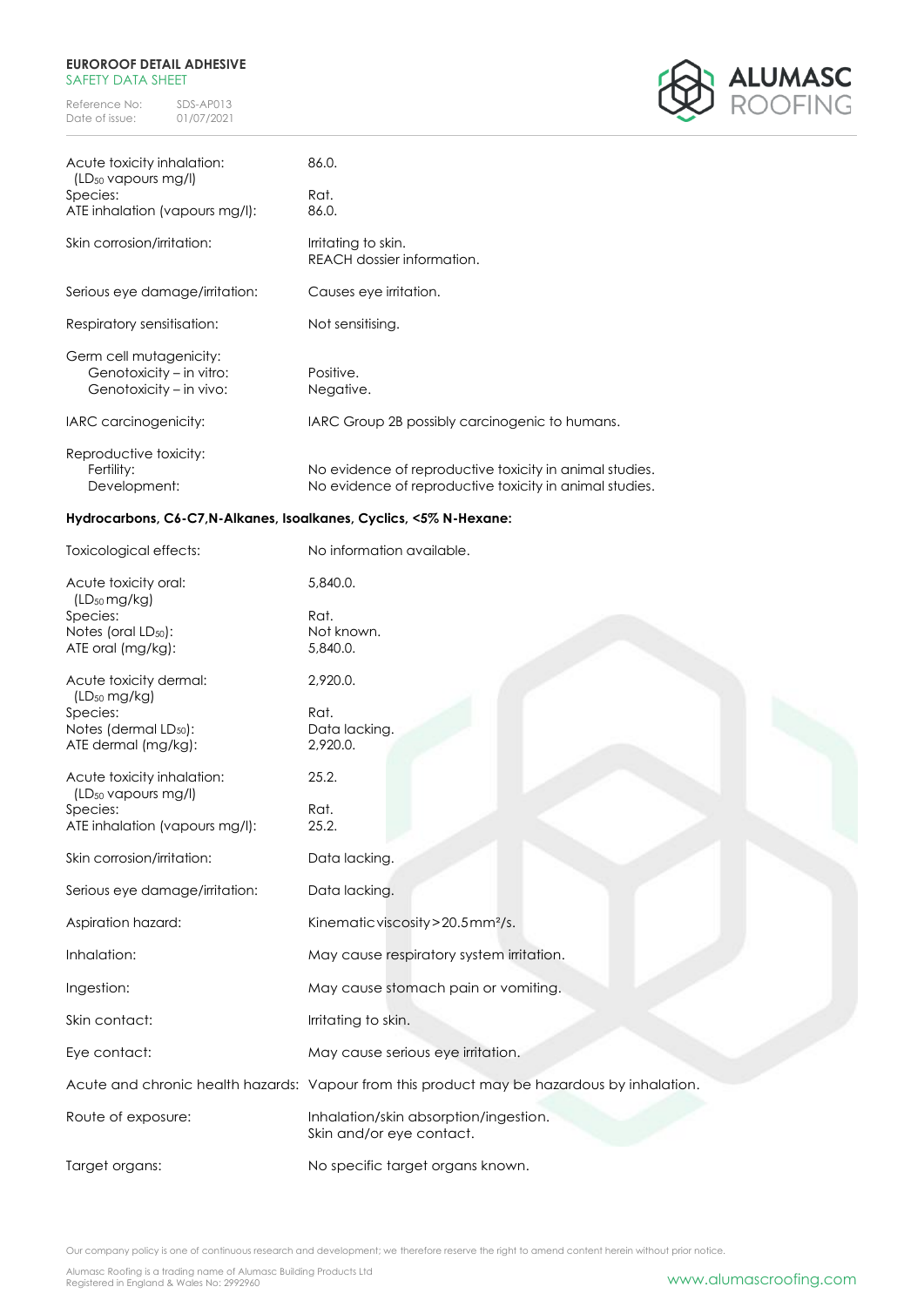### **EUROROOF DETAIL ADHESIVE**  SAFETY DATA SHEET

Reference No: SDS-AP013<br>Date of issue: 01/07/2021 Date of issue:



| Medical symptoms:                                | Gas or vapour in high concentrations may irritate the respiratory system. Symptoms<br>following overexposure may include the following:<br>Headache, fatigue, nausea, vomiting. |
|--------------------------------------------------|---------------------------------------------------------------------------------------------------------------------------------------------------------------------------------|
| Medical considerations:                          | No information available.                                                                                                                                                       |
| Hexane-Norm:                                     |                                                                                                                                                                                 |
| Acute toxicity oral:<br>(LD <sub>50</sub> mg/kg) | 25,000.0.                                                                                                                                                                       |
| Species:<br>ATE oral (mg/kg):                    | Rat.<br>25,000.0.                                                                                                                                                               |
| Acute toxicity inhalation:                       | 48,000.0.                                                                                                                                                                       |
| (LD <sub>50</sub> gases ppmV)<br>Species:        | Rat.                                                                                                                                                                            |
| ATE inhalation (gases ppm):                      | 48,000.0.                                                                                                                                                                       |
| <b>12. ECOLOGICAL INFORMATION</b>                |                                                                                                                                                                                 |
| <b>Ecological information on ingredients:</b>    |                                                                                                                                                                                 |
|                                                  | Hydrocarbons, C6-C7, N-Alkanes, Isoalkanes, Cyclics, <5% N-Hexane:                                                                                                              |
| Ecotoxicity:                                     | Dangerous for the environment.                                                                                                                                                  |
| 12.1 Toxicity                                    |                                                                                                                                                                                 |
| <b>Dichloromethane:</b>                          |                                                                                                                                                                                 |
| Acute aquatic toxicity:                          |                                                                                                                                                                                 |
| Fish:                                            | LC50, 96 hours: 193 mg/l, Pimephales promelas (Fat-head Minnow).                                                                                                                |
|                                                  | LC <sub>50</sub> , 48 hours: 97 mg/l, Fundulus heteroclitus.                                                                                                                    |
| Aquatic invertebrates:                           | $EC_{50}$ , 48 hours: 27 mg/l, Daphnia magna.                                                                                                                                   |
|                                                  | LC <sub>50</sub> , 48 hours: 109 mg/l, Palaemonetes pugio.                                                                                                                      |
| Aquatic plants:                                  | NOEC, 192 hours: 550 mg/l, Microcystis aeruginosa - Algae, blue, cyanobacteria.                                                                                                 |
| Microorganisms:                                  | $EC_{50}$ , 0.67 hours: 2590 mg/l, Bacteria.                                                                                                                                    |

**Chronic aquatic toxicity:** Fish/early life stage: NOEC, 28 days: 83 mg/l, Pimephales promelas (Fat-head Minnow).

# **Hydrocarbons, C6-C7,N-Alkanes, Isoalkanes, Cyclics, <5% N-Hexane:**

| Acute aquatic toxicity:        |                                                               |  |
|--------------------------------|---------------------------------------------------------------|--|
| Fish:                          | $LC0$ , hours: >1-<10 mg/l, Fish                              |  |
| Aquatic invertebrates:         | $EC_{50}$ , 48 hours: 3 mg/l, Daphnia magna.                  |  |
| Aquatic plants:                | $LC0$ , hours: >1-<10 mg/l, Algae.                            |  |
| Hexane-Norm:                   |                                                               |  |
| Acute aquatic toxicity:        |                                                               |  |
| Fish:                          | $LC_{50}$ , $EC_{50}$ , $IC_{50}$ , : 10 mg/l, Fish.          |  |
| Aquatic invertebrates:         | $LC_{50}$ , $EC_{50}$ , $IC_{50}$ , : 10 mg/l, Daphnia magna. |  |
| Aquatic plants:                | $LC_{50}$ , $EC_{50}$ , $IC_{50}$ , : 10 mg/l, Algae.         |  |
| 12.2 Bioaccumulative potential |                                                               |  |
|                                |                                                               |  |

Partition coefficient: Not available.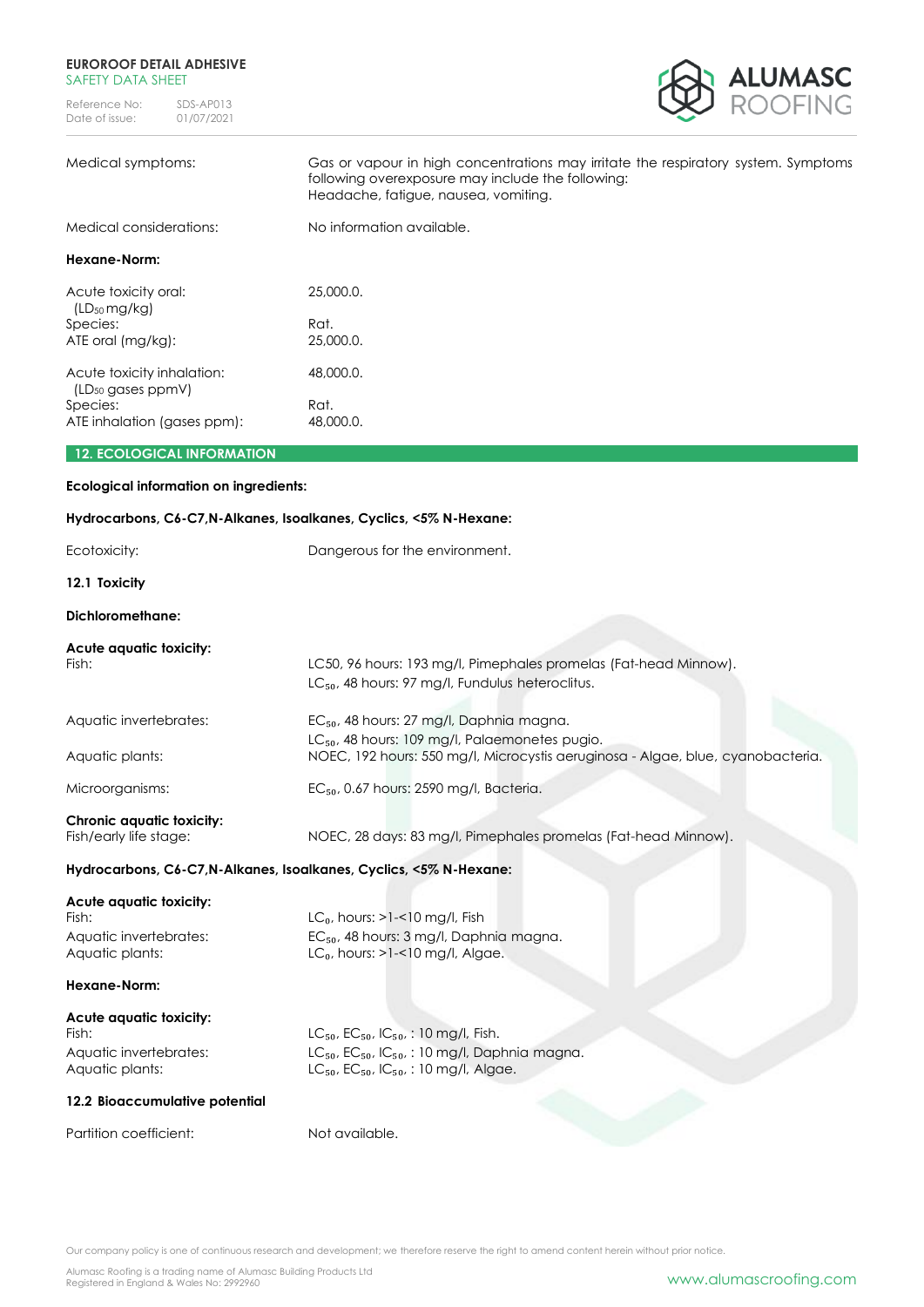### **EUROROOF DETAIL ADHESIVE**  SAFETY DATA SHEET

Reference No: SDS-AP013<br>Date of issue: 01/07/2021  $01/07/2021$ 



# **Ecological information on ingredients:**

### **Dichloromethane:**

| Bioaccumulative potential: | The product is not bio-accumulating. |
|----------------------------|--------------------------------------|
| Partition coefficient:     | Not available.                       |

# **12.3 Mobility in soil**

The product contains volatile organic compounds (VOCs) which will evaporate easily from all surfaces.

# **12.4 Results of PBT and vPvB assessment**

This product does not contain any substances classified as PBT or vPvB.

### **12.5 Other adverse effects**

Not applicable.

| <b>13. DISPOSAL CONSIDERATIONS</b> |                                                                                                                                                                                                         |  |  |
|------------------------------------|---------------------------------------------------------------------------------------------------------------------------------------------------------------------------------------------------------|--|--|
| 13.1 Waste treatment methods       |                                                                                                                                                                                                         |  |  |
| General information:               | Waste should be treated as controlled waste. Dispose of waste to licensed waste<br>disposal site in accordance with the requirements of the local Waste Disposal Authority.                             |  |  |
| Disposal methods:                  | Dispose of waste to licensed waste disposal site in accordance with the requirements<br>of the local Waste Disposal Authority. Avoid the spillage or runoff entering drains, sewers<br>or watercourses. |  |  |
| <b>14. TRANSPORT INFORMATION</b>   |                                                                                                                                                                                                         |  |  |
| 14.1 UN Number                     |                                                                                                                                                                                                         |  |  |
| UN No. (ADR/RID):                  | 2810.                                                                                                                                                                                                   |  |  |
| 14.2 Transport hazard class(es)    |                                                                                                                                                                                                         |  |  |

| 14.2 Transport hazard class(es)                                         |                      |  |  |  |
|-------------------------------------------------------------------------|----------------------|--|--|--|
| ADR/RID class:                                                          | 6.1.                 |  |  |  |
| Transport label:                                                        | 矮                    |  |  |  |
| 14.3 Packaging group                                                    |                      |  |  |  |
| IMDG packing group:<br>ICAO packing group:                              | Ⅱ.<br>$\mathbb{I}$ . |  |  |  |
| 14.4 Environmental hazards                                              |                      |  |  |  |
| None.                                                                   |                      |  |  |  |
| 14.5 Special precautions for user                                       |                      |  |  |  |
| Tunnel restriction code:                                                | $(D/E)$ .            |  |  |  |
| 14.6 Transport in bulk according to Annex II of MARPOL and the IBC Code |                      |  |  |  |
|                                                                         |                      |  |  |  |

15.